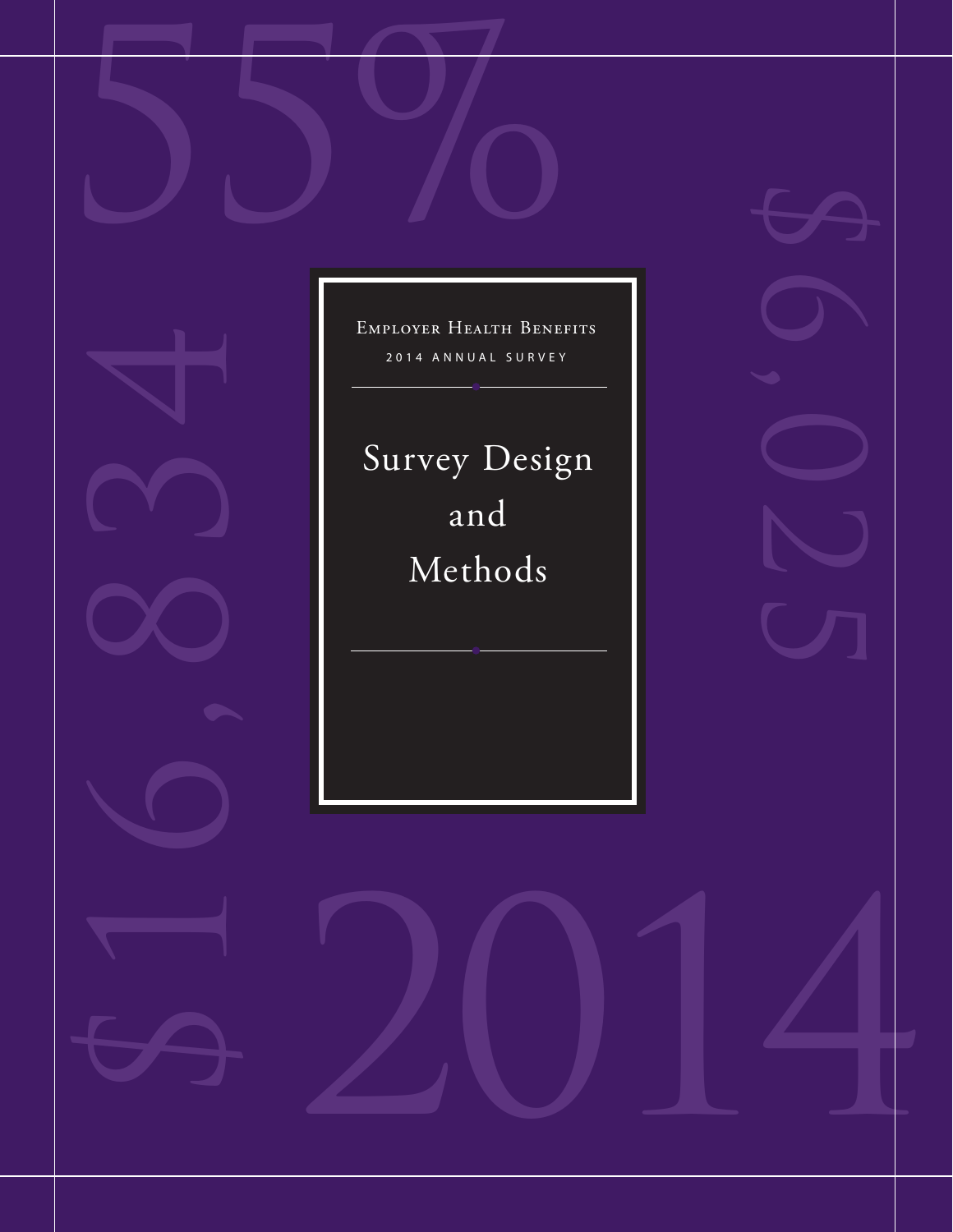# Survey Design and Methods

The Kaiser Family Foundation and the Health Research & Educational Trust (Kaiser/HRET) conduct this annual survey of employer-sponsored health benefits. HRET, a nonprofit research organization, is an affiliate of the American Hospital Association. The Kaiser Family Foundation designs, analyzes, and conducts this survey in partnership with HRET, and also funds the study. KFF contracts with researchers at NORC at the University of Chicago (NORC) to work with Foundation and HRET researchers in conducting the study. Kaiser/HRET retained National Research, LLC (NR), a Washington, D.C.-based survey research firm, to conduct telephone interviews with human resource and benefits managers using the Kaiser/HRET survey instrument. From January to May 2014, NR completed full interviews with 2,052 firms.

# **SURVEY TOPICS**

As in past years, Kaiser/HRET asked each participating firm as many as 400 questions about its largest health maintenance organization (HMO), preferred provider organization (PPO), point-of-service (POS) plan, and high-deductible health plan with a savings option (HDHP/SO). We treat EPOs and HMOs as one plan type and report the information under the banner of "HMO"; if an employer sponsors both an HMO and an EPO, they are asked about the attributes of the plan with the larger enrollment. Similarly, starting in 2013, plan information for conventional (or indemnity) plans was collected within the PPO battery. Less than one percent of firms which completed the PPO section had more enrollment in a conventional plan than a PPO plan.

As in past years, the survey includes questions on the cost of health insurance, health benefit offer rates, coverage, eligibility, enrollment patterns, premiums, employee cost sharing, prescription drug benefits, retiree health benefits, wellness benefits, and employer opinions.

# **RESPONSE RATE**

After determining the required sample from U.S. Census Bureau data, Kaiser/HRET drew its sample from a Survey Sampling Incorporated list (based on an original Dun and Bradstreet list) of the nation's private employers and from the Census Bureau's Census of Governments list of public employers with three or more workers. To increase precision, Kaiser/HRET stratified the sample by ten industry categories and six size categories. Kaiser/HRET attempted to repeat interviews with prior years' survey respondents (with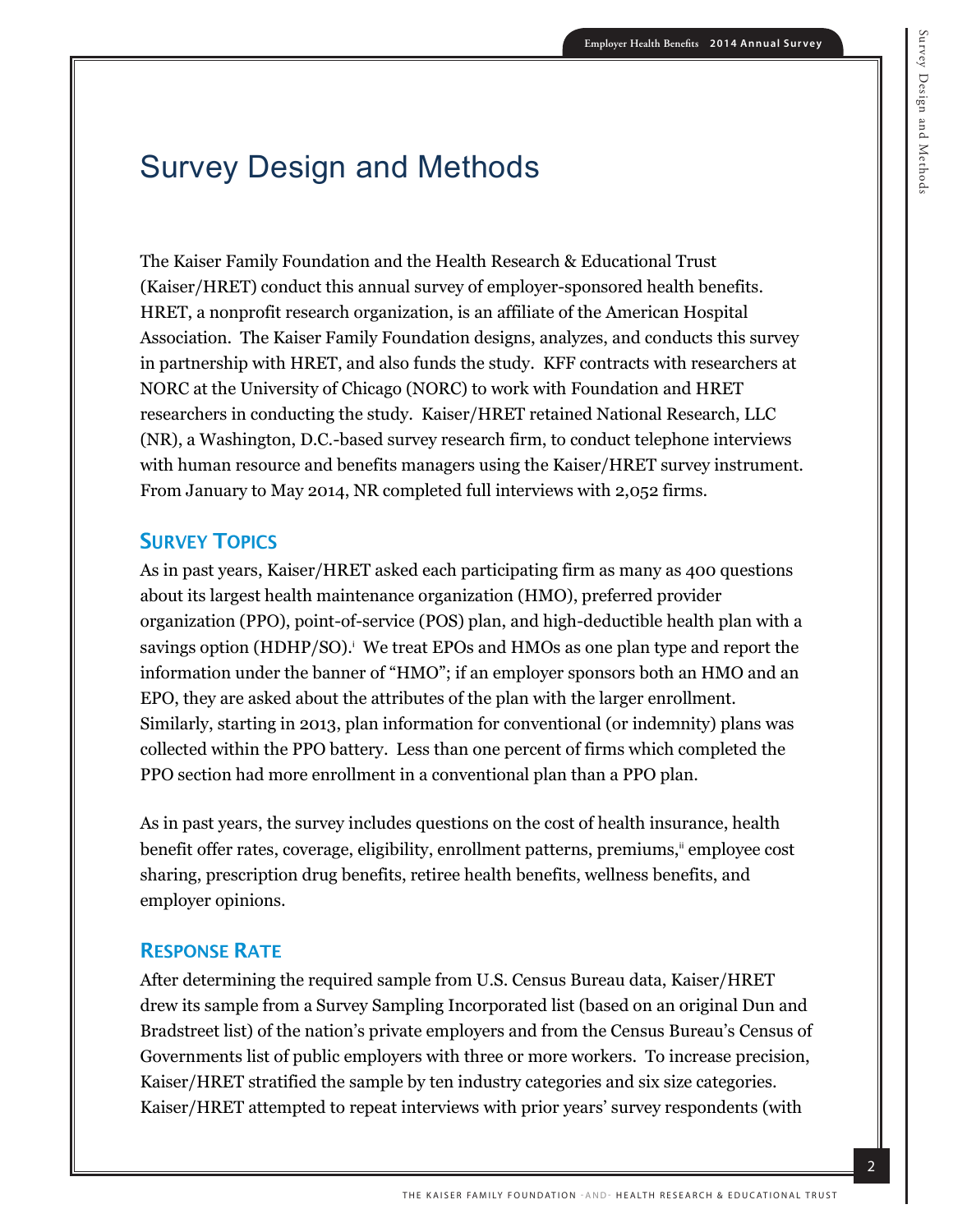Survey Design and Methods

Survey Design and Methods

at least ten employees) who participated in either the 2012 or the 2013 survey, or both. Firms with 3-9 employees are not include in the panel to minimize the impact of panel effects on the offer rate statistic. As a result, 1,587 of the 2,052 firms that completed the full survey also participated in either the 2012 or 2013 surveys, or both.<sup>iii</sup> The overall response rate is 46%.<sup>iv</sup>

The vast majority of questions are asked only of firms that offer health benefits. A total of 1,827 of the 2,052 responding firms indicated that they offered health benefits. The response rate for firms that offer health benefits is also 46%.

We asked one question of all firms in the study with which we made phone contact , but where the firm declined to participate. The question was, "Does your company offer a health insurance program as a benefit to any of your employees?" A total of 3,139 firms responded to this question (including 2,052 who responded to the full survey and 1,087 who responded to this one question). These responses are included in our estimates of the percentage of firms offering health benefits. $^{\prime}$  The response rate for this question is 70%. In 2012 the calculation of the response rates was adjusted to be slightly more conservative than previous years.

#### **FIRM SIZE CATEGORIES AND KEY DEFINITIONS**

Throughout the report, exhibits categorize data by size of firm, region, and industry. Firm size definitions are as follows: small firms: 3 to 199 workers; and large firms: 200 or more workers. Exhibit M.1 shows selected characteristics of the survey sample. A firm's primary industry classification is determined from SSI's designation on the sampling frame. A firm's ownership category and other firm characteristics used in exhibits such as 3.2 and 6.19 are based on respondents' answers. While there is considerable overlap in firms in the "State/Local Government" industry category and those in the "public" ownership category they are not identical. For example, public school districts are included in the service industry even though they are publically owned

Exhibit M.2 displays the distribution of the nation's firms, workers, and covered workers (employees receiving coverage from their employer). Among the over three million firms nationally, approximately 61.2% are firms employing 3 to 9 workers; such firms employ 8.2% of workers, and 3.4% of workers covered by health insurance. In contrast, less than one percent of firms employ 1,000 or more workers; these firms employ 48.2% of workers and 54.6% of covered workers. Therefore, the smallest firms dominate any statistics weighted by the number of employers. For this reason, most statistics about firms are broken out by size categories. In contrast, firms with 1,000 or more workers

3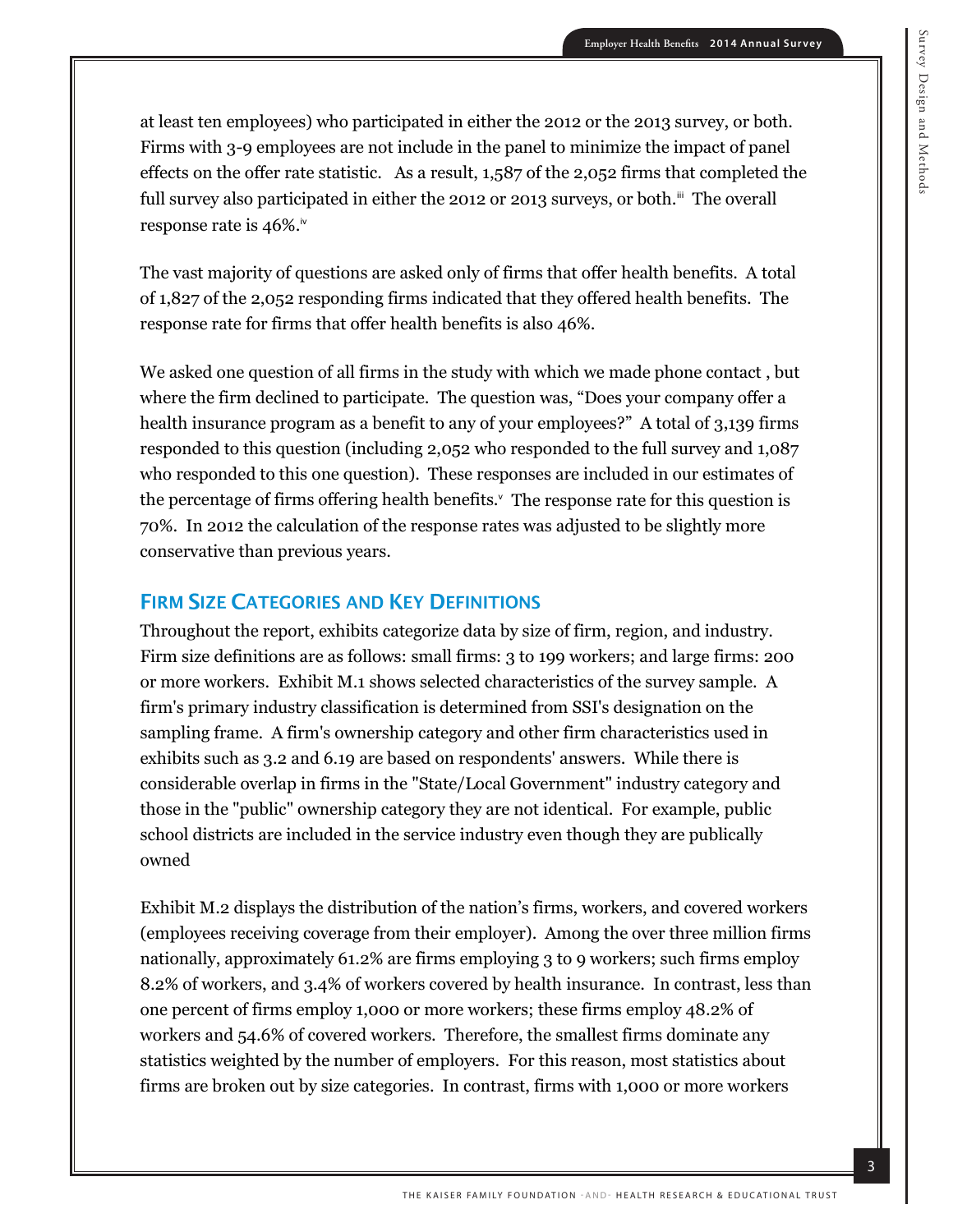are the most important employer group in calculating statistics regarding covered workers, since they employ the largest percentage of the nation's workforce.

Throughout this report, we use the term "in-network" to refer to services received from a preferred provider. Family coverage is defined as health coverage for a family of four.

Each year, the survey asks firms for the percentage of their employees who earn less than a specified amount in order to identify the portion of a firm's workforce that has relatively low wages. This year, the income threshold is \$23,000 per year for low-wage workers and \$57,000 for high-wage workers. These thresholds are based on the 25th and 75th percentile of workers' earnings as reported by the Bureau of Labor Statistics using data from the Occupational Employment Statistics (OES)  $(2011)^{v_i}$  The cutoffs were inflation adjusted and rounded to the nearest thousand. Prior to 2013 wage cutoffs were calculated using the now eliminated National Compensation Survey.

#### **ROUNDING AND IMPUTATION**

Some exhibits in the report do not sum to totals due to rounding effects. In a few cases, numbers from distribution exhibits may not add to the numbers referenced in the text due to rounding. Although overall totals and totals for size and industry are statistically valid, some breakdowns may not be available due to limited sample sizes or a high relative standard error. Where the unweighted sample size is fewer than 30 observations, exhibits include the notation "NSD" (Not Sufficient Data).

To control for item nonresponse bias, Kaiser/HRET imputes values that are missing for most variables in the survey. On average, 3% of observations are imputed. All variables are imputed following a hotdeck approach. In 2014, there were 15 variables where the imputation rate exceeded 20%. For these cases, the unimputed variable is compared with the imputed variable. Also, most of these cases were for individual plan level statistics - when aggregate variables were constructed for all of the plans the imputation rate is much lower. There are a few variables that Kaiser/HRET has decided not to impute; these are typically variables where "don't know" is considered a valid response option (for example, firms' opinions about effectiveness of various strategies to control health insurance costs or whether the firm is considering private exchanges.). In addition, there are several variables in which missing data is calculated based on respondents' answers to other questions (for example, when missing employer contributions to premiums are calculated from the respondent's premium and the ratio of contributions to premiums).

In 2012 the method to calculate missing premiums and contributions was revised; if a firm provides a premium for single coverage or family coverage, or a worker contribution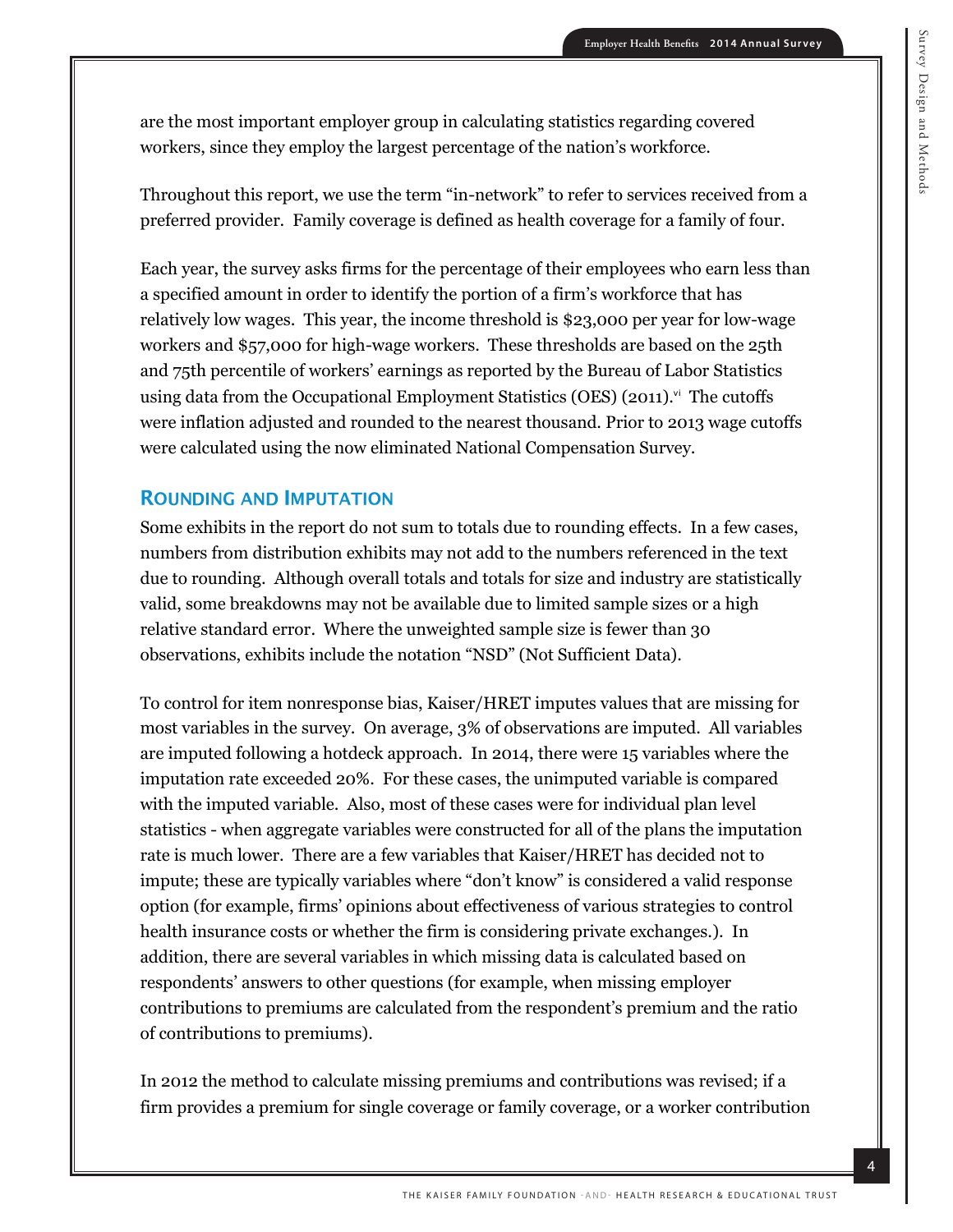for single coverage or family coverage, that information was used in the imputation. For example, if a firm provided a worker contribution for family coverage but no premium information, a ratio between the family premium and family contribution was imputed and then the family premium was calculated. In addition, in cases where premiums or contributions for both family and single coverage were missing, the hotdeck procedure was revised to draw all four responses from a single firm. The change in the imputation method did not make a significant impact on the premium or contribution estimates.

Starting in 2014, we elected to estimate separate single and family coverage premiums for firms that provided premium amounts as the average cost for all covered workers, instead of differentiating between single and family coverage. This method will more accurately account for the portion that each type of coverage contributes to the total cost for the 1 percent of covered workers who are enrolled at firms affected by this adjustment.

# **SAMPLE DESIGN**

We determined the sample requirements based on the universe of firms obtained from the U.S. Census. Prior to the 2010 survey, the sample requirements were based on the total counts provided by Survey Sampling Incorporated (SSI) (which obtains data from Dun and Bradstreet). Over the years, we found the Dun and Bradstreet frequency counts to be volatile due to duplicate listings of firms, or firms that are no longer in business. These inaccuracies vary by firm size and industry. In 2003, we began using the more consistent and accurate counts provided by the Census Bureau's Statistics of U.S. Businesses and the Census of Governments as the basis for post-stratification, although the sample was still drawn from a Dun and Bradstreet list. In order to further address this concern at the time of sampling, starting in 2009 we use Census data as the basis for the sample.

Starting in 2010, we also defined Education as a separate sampling category, rather than as a subgroup of the Service category. In the past, Education firms were a disproportionately large share of Service firms. Education is controlled for during poststratification, and adjusting the sampling frame to also control for Education allows for a more accurate representation of both the Education and Service industries.

In past years, both private and government firms were sampled from the Dun and Bradstreet database. Beginning in 2009, Government firms were sampled from the 2007 Census of Governments. This change was made to eliminate the overlap of state agencies that were frequently sampled from the Dun and Bradstreet database. The sample of private firms is screened for firms that are related to state/local governments, and if these firms are identified in the Census of Governments, they are reclassified as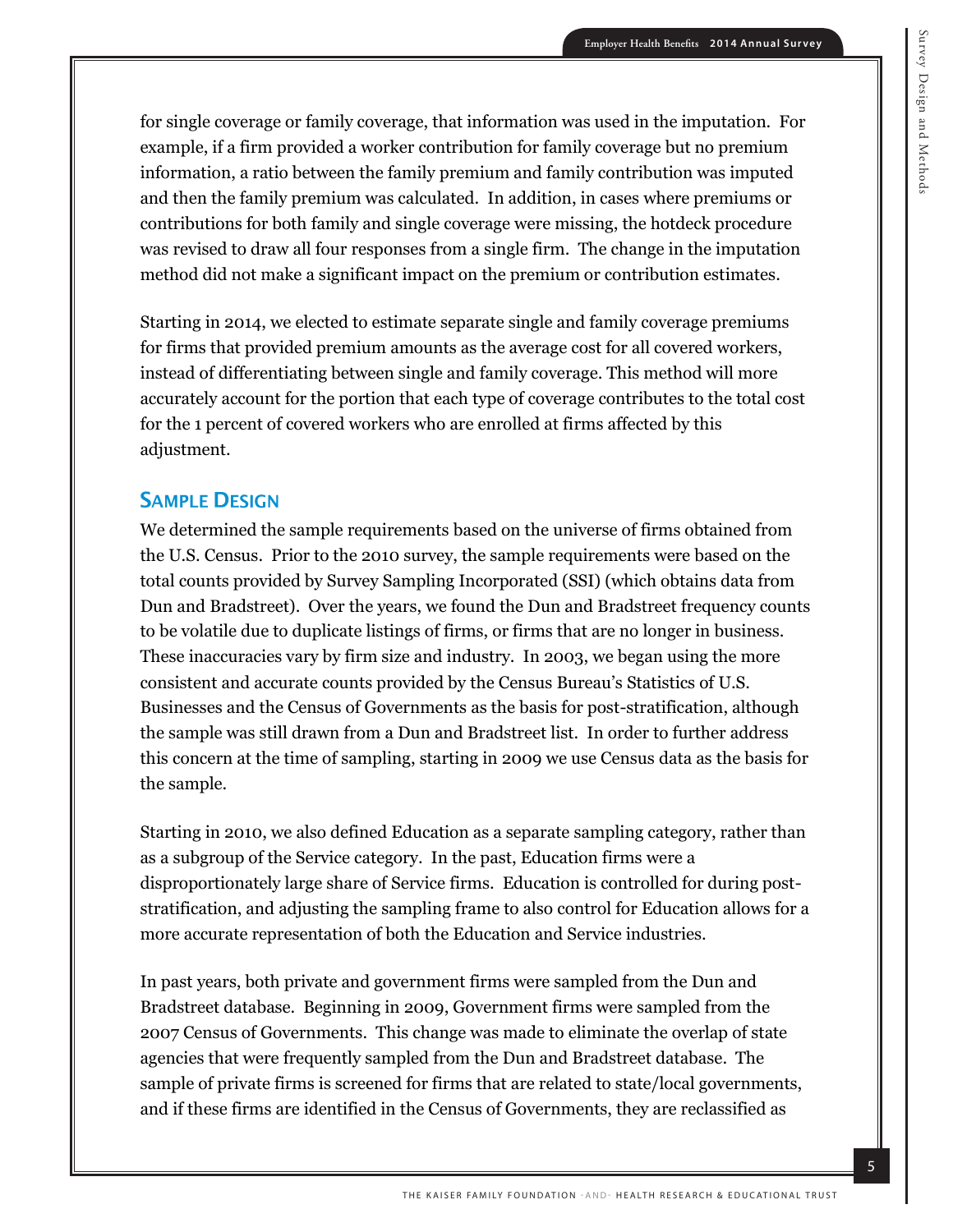government firms and a private firm is randomly drawn to replace the reclassified firm. The federal government is not included in the sample frame.

Finally, the data used to determine the 2014 Employer Health Benefits sample frame include the U.S. Census' 2010 Statistics of U.S. Businesses and the 2007 Census of Governments. At the time of the sample design (December 2013), these data represented the most current information on the number of public and private firms nationwide with three or more workers. As in the past, the post-stratification is based on the most up-to-date Census data available (the 2011 update to the Census of U.S. Businesses was purchased during the survey field period). This year we used the 2012 Census of Governments to post-stratify.

In 2012, the method for calculating the size of the sample was adjusted. Rather than using a combined response rate for panel and non-panel firms, separate response rates were used to calculate the number of firms to be selected in each strata. In addition, the Mining stratum was collapsed into the Agriculture and Construction industry grouping. In sum, changes to the sampling method required more firms to be included and may have reduced the response rate in order to provide more balanced power within each strata.

#### **WEIGHTING AND STATISTICAL SIGNIFICANCE**

Because Kaiser/HRET selects firms randomly, it is possible through the use of statistical weights to extrapolate the results to national (as well as firm size, regional, and industry) averages. These weights allow Kaiser/HRET to present findings based on the number of workers covered by health plans, the number of total workers, and the number of firms. In general, findings in dollar amounts (such as premiums, worker contributions, and cost sharing) are weighted by covered workers. Other estimates, such as the offer rate, are weighted by firms. Specific weights were created to analyze the HDHP/SO plans that are offered with an HRA or that are HSA-qualified. These weights represent the proportion of employees enrolled in each of these arrangements.

Calculation of the weights follows a common approach. First, the basic weight is determined, followed by a nonresponse adjustment. As part of this nonresponse adjustment, Kaiser/HRET conducted a small follow-up survey of those firms with 3 to 49 workers that refused to participate in the full survey. Just as in years passed, Kaiser/HRET conducted a McNemar test to verify that the results of the follow-up survey are comparable to the results from the original survey. Next, we trimmed the weights in order to reduce the influence of weight outliers. First, we identified common groups of observations. Within each group, we identified the median and the interquartile range of the weights and calculated the trimming cut point as the median plus six times the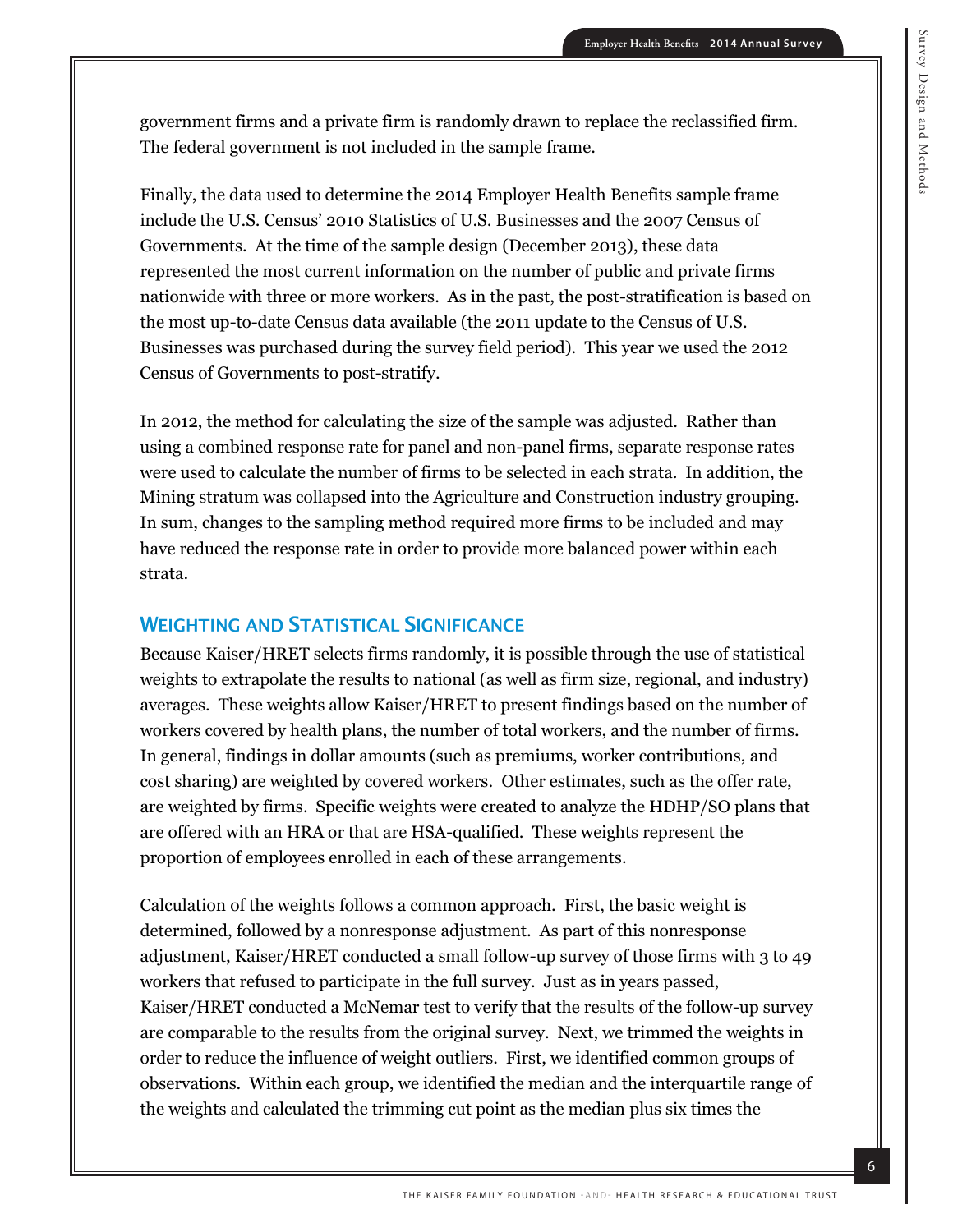interquartile range  $(M + 6 * IQR)$ . Weight values larger than this cut point are trimmed to the cut point. In all instances, very few weight values were trimmed. Finally, we calibrated the weights to U.S. Census Bureau's 2011 Statistics of U.S. Businesses for firms in the private sector, and the 2012 Census of Governments as the basis for calibration / post-stratification for public sector firms. Historic employer weighted statistics were updated in 2011.

Between 2006 and 2012 only limited information was collected on conventional plans. Starting in 2013, information on conventional plans was collected under the PPO section and therefore the covered worker weight was representative of all plan types.

The survey contains a few questions on employee cost sharing that are asked only of firms that indicate in a previous question that they have a certain cost-sharing provision. For example, the copayment amount for prescription drugs is asked only of those that report they have copayments for prescription drugs. Because the composite variables (using data from across all plan types) are reflective of only those plans with the provision, separate weights for the relevant variables were created in order to account for the fact that not all covered workers have such provisions.

To account for design effects, the statistical computing package R and the library package "survey" were used to calculate standard errors. Vii, Viii All statistical tests are performed at the .05 confidence level, unless otherwise noted. For figures with multiple years, statistical tests are conducted for each year against the previous year shown, unless otherwise noted. No statistical tests are conducted for years prior to 1999. In 2012 the method to test the difference between distributions across years was changed to use a Wald test which accounts for the complex survey design. In general this method was more conservative than the approach used in prior years. Exhibits such as 7.9, 7.10, 7.16 etc. are affected by the change.

Statistical tests for a given subgroup (firms with 25-49 workers, for instance) are tested against all other firm sizes not included in that subgroup (all firm sizes NOT including firms with 25-49 workers, in this example). Tests are done similarly for region and industry; for example, Northeast is compared to all firms NOT in the Northeast (an aggregate of firms in the Midwest, South, and West). However, statistical tests for estimates compared across plan types (for example, average premiums in PPOs) are tested against the "All Plans" estimate. In some cases, we also test plan-specific estimates against similar estimates for other plan types (for example, single and family premiums for HDHP/SOs against single and family premiums for HMO, PPO, and POS plans); these are noted specifically in the text. The two types of statistical tests performed are the t-test and the Wald test.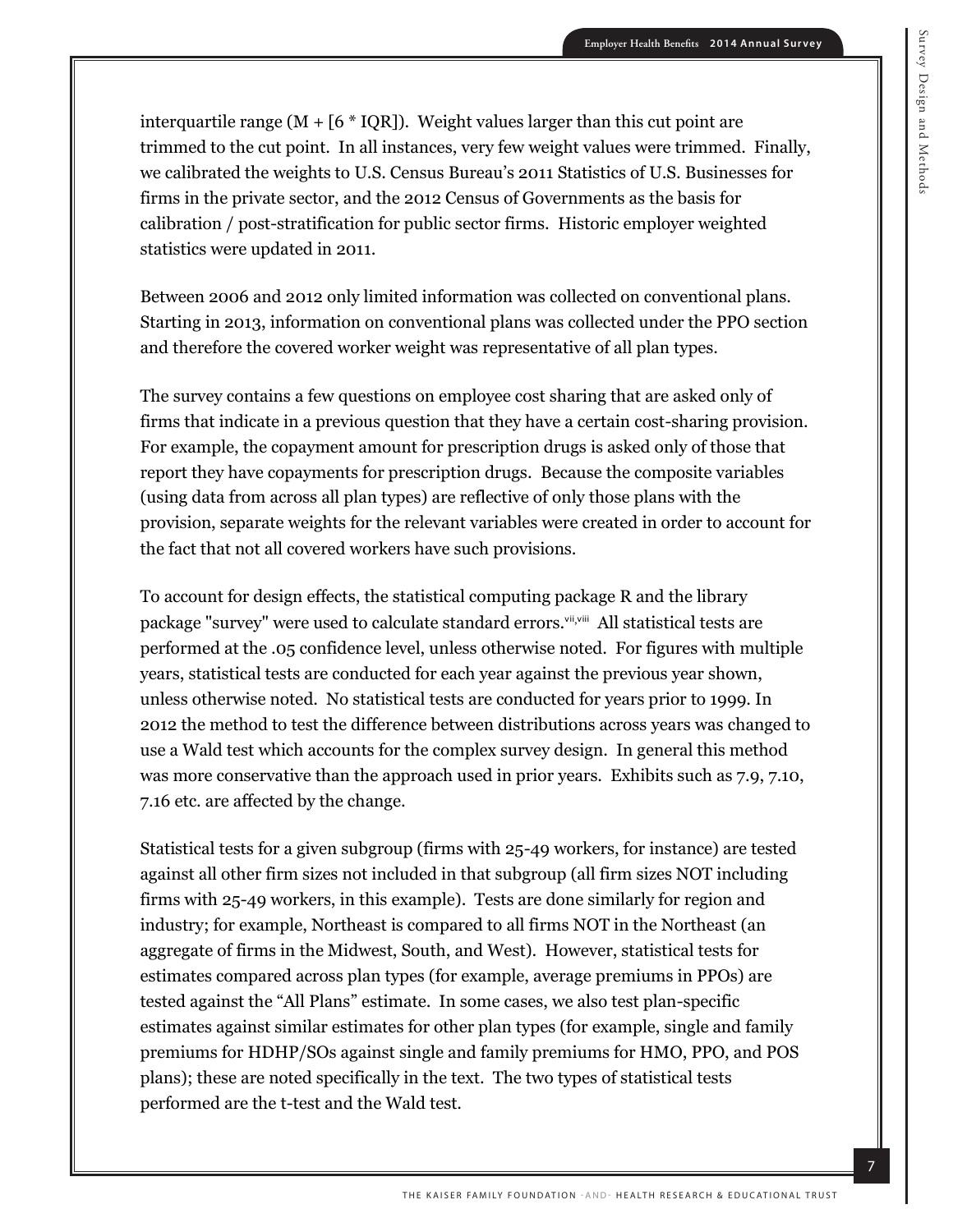The small number of observations for some variables resulted in large variability around the point estimates. These observations sometimes carry large weights, primarily for small firms. The reader should be cautioned that these influential weights may result in large movements in point estimates from year to year; however, often these movements are not statistically significant.

# **ADDITIONAL NOTES ON THE 2014 SURVEY**

Several provisions of the ACA took effect on January 1, 2014 which impacted nongrandfathered plans as well as plans renewing in calendar year 2014, such as the requirement to have an out of pocket limit and a waiting period of not more than three months. As a result, firms with non-grandfathered plans that reported that they did not have out-of-pocket limits, or waiting periods exceeding three months, were contacted during our data-confirmation calls. We did not have information on the month in which a firm's plan or plans was renewed. Many of these firms indicated that they had a plan year starting prior to January 2014, so these ACA provision were not yet in effect for these plans.

Firms with 200 or more workers were asked: "Does your firm offer health benefits for current employees through a private or corporate exchange? A private exchange is one created by a consulting firm or an insurance company, not by either a federal or state government. Private exchanges allow employees to choose from several health benefit options offered on the exchange." Employers were still asked for plan information about their HMO, PPO, POS and HDHP/SO plan regardless of whether they purchased health benefits through a private exchange or not.

# **HISTORICAL DATA**

Data in this report focus primarily on findings from surveys jointly authored by the Kaiser Family Foundation and the Health Research & Educational Trust, which have been conducted since 1999. Prior to 1999, the survey was conducted by the Health Insurance Association of America (HIAA) and KPMG using a similar survey instrument, but data are not available for all the intervening years. Following the survey's introduction in 1987, the HIAA conducted the survey through 1990, but some data are not available for analysis. KPMG conducted the survey from 1991-1998. However, in 1991, 1992, 1994, and 1997, only larger firms were sampled. In 1993, 1995, 1996, and 1998, KPMG interviewed both large and small firms. In 1998, KPMG divested itself of its Compensation and Benefits Practice, and part of that divestiture included donating the annual survey of health benefits to HRET.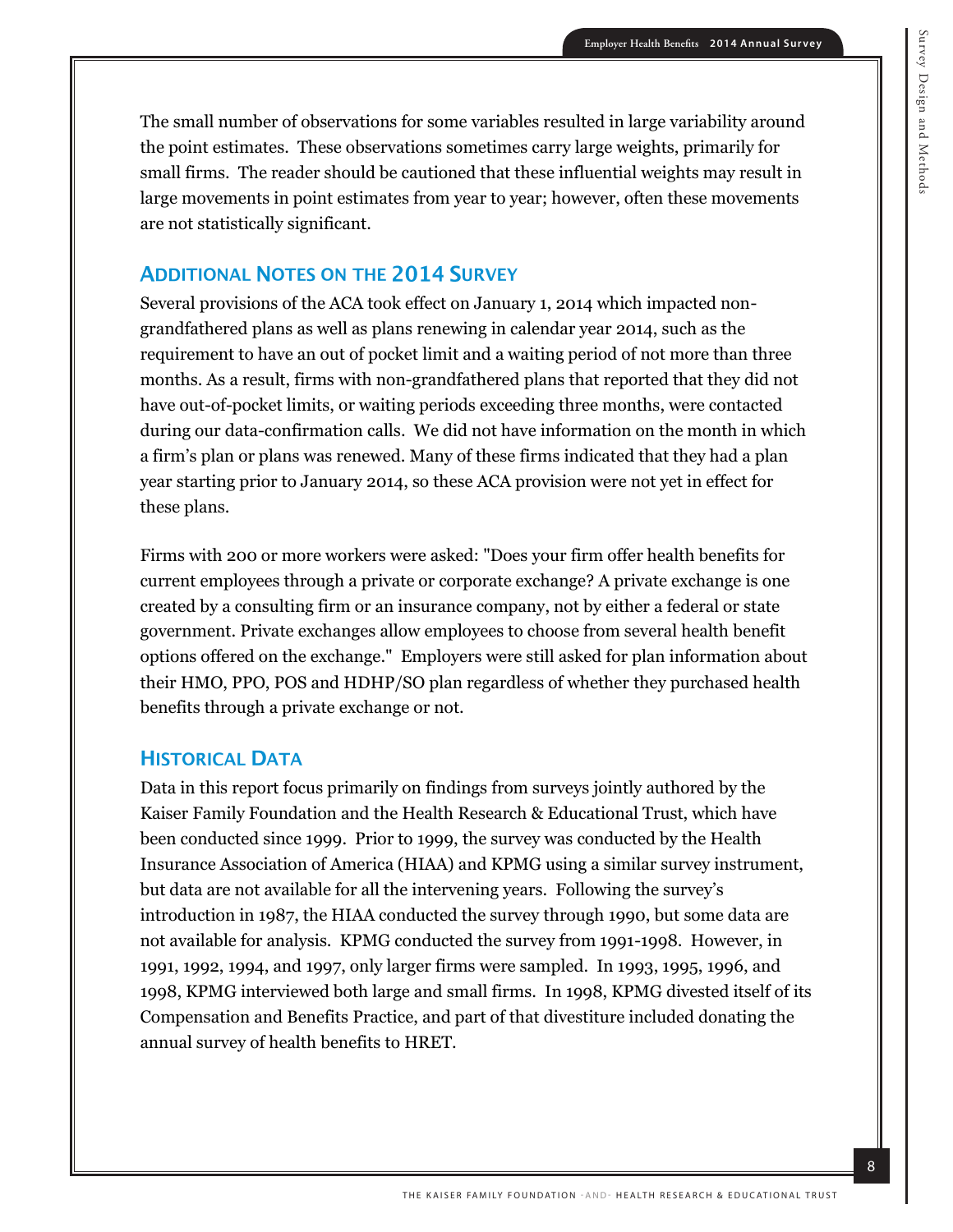Survey Design and Methods

Survey Design and Methods

This report uses historical data from the 1993, 1996, and 1998 KPMG Surveys of Employer-Sponsored Health Benefits and the 1999-2013 Kaiser/HRET Survey of Employer-Sponsored Health Benefits. For a longer-term perspective, we also use the 1988 survey of the nation's employers conducted by the HIAA, on which the KPMG and Kaiser/HRET surveys are based. The survey designs for the three surveys are similar.

1

i HDHP/SO includes high-deductible health plans offered with either a Health Reimbursement Arrangement (HRA) or a Health Savings Account (HSA). Although HRAs can be offered along with a health plan that is not an HDHP, the survey collected information only on HRAs that are offered along with HDHPs. For specific definitions of HDHPs, HRAs, and HSAs, see the introduction to Section 8.

ii HDHP/SO premium estimates do not include contributions made by the employer to Health Savings Accounts or Health Reimbursement Arrangements.

 $\mathbb{I}$  In total, 175 firms participated in 2012, 291 firms participated in 2013 and, and 1,121 firms participated in 2012, and 2013.

 $\dot{v}$  Response rate estimates are calculated by dividing the number of completes over the number of refusals and the fraction of the firms with unknown eligibility to participate estimated to be eligible. Firms determined to be ineligible to complete the survey are not included in the response rate calculation.

 $\vee$  Estimates presented in Exhibits 2.1, 2.2 and 2.3 are based on the sample of both firms that completed the entire survey and those that answered just one question about whether they offer health benefits.

vi General information on the OES can be found at : http://www.bls.gov/oes/oes\_emp.htm#scope. A comparison between the OES and the NCS is available at: http://www.bls.gov/oes/oes\_ques.htm

vii Analysis of the 2011 survey data using both R and SUDAAN (the statistical package used prior to 2012) produced the same estimates and standard errors. Research Triangle Institute (2008). SUDAAN Software for the Statistical Analysis of Correlated Data, Release 10.0, Research Triangle Park, NC: Research Triangle Institute.

viii A supplement with standard errors for select estimates can be found online at

Technical Supplement: Standard Error Tables for Selected Estimates, http://www.kff.org/insurance/8345.cfm.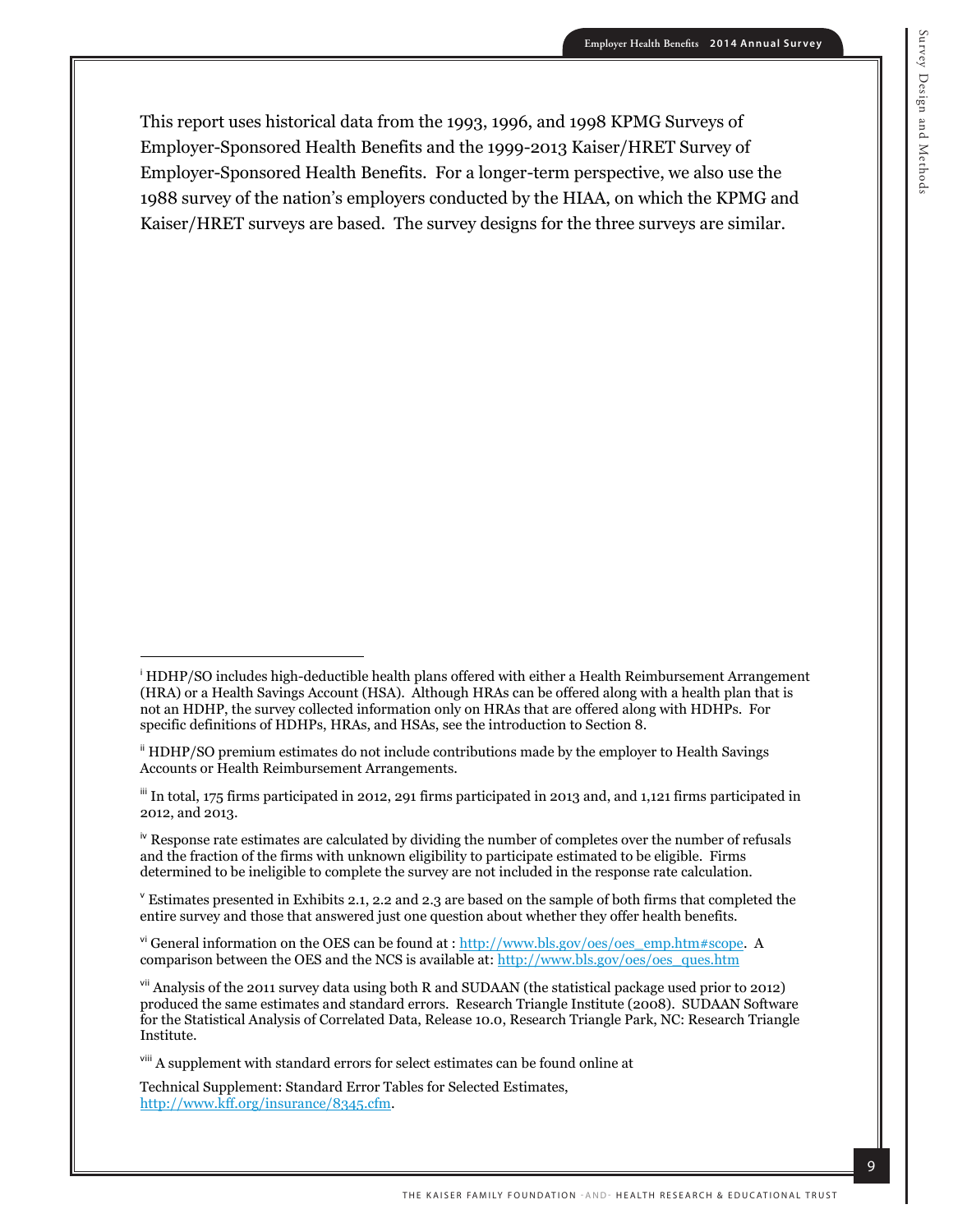|                                         | Sample Size | Sample<br><b>Distribution After</b><br>Weighting | Percentage of<br><b>Total for</b><br>Weighted<br>Sample |
|-----------------------------------------|-------------|--------------------------------------------------|---------------------------------------------------------|
| <b>FIRM SIZE</b>                        |             |                                                  |                                                         |
| 3-9 Workers                             | 113         | 1,896,982                                        | 61.2%                                                   |
| 10-24 Workers                           | 201         | 726,668                                          | 23.4                                                    |
| 25-49 Workers                           | 182         | 250,857                                          | 8.1                                                     |
| 50-199 Workers                          | 282         | 175,278                                          | 5.7                                                     |
| 200-999 Workers                         | 459         | 40,471                                           | 1.3                                                     |
| 1,000-4,999 Workers                     | 496         | 7,593                                            | 0.2                                                     |
| 5,000 or More Workers                   | 319         | 1,979                                            | 0.1                                                     |
| <b>ALL FIRM SIZES</b>                   | 2,052       | 3,099,828                                        | 100%                                                    |
| <b>REGION</b>                           |             |                                                  |                                                         |
| <b>Northeast</b>                        | 410         | 616,437                                          | 19.9%                                                   |
| Midwest                                 | 600         | 702,264                                          | 22.7                                                    |
| South                                   | 659         | 1,062,326                                        | 34.3                                                    |
| West                                    | 383         | 718,801                                          | 23.2                                                    |
| <b>ALL REGIONS</b>                      | 2,052       | 3,099,828                                        | 100%                                                    |
| <b>INDUSTRY</b>                         |             |                                                  |                                                         |
| Agriculture/Mining/Construction         | 105         | 316,375                                          | 10.2%                                                   |
| Manufacturing                           | 200         | 179,830                                          | 5.8                                                     |
| Transportation/Communications/Utilities | 101         | 115,800                                          | 3.7                                                     |
| Wholesale                               | 101         | 170,639                                          | 5.5                                                     |
| Retail                                  | 179         | 377,391                                          | 12.2                                                    |
| Finance                                 | 125         | 199,722                                          | 6.4                                                     |
| Service                                 | 759         | 1,280,540                                        | 41.3                                                    |
| State/Local Government                  | 148         | 48,954                                           | 1.6                                                     |
| <b>Health Care</b>                      | 334         | 410,577                                          | 13.2                                                    |
| <b>ALL INDUSTRIES</b>                   | 2,052       | 3,099,828                                        | 100%                                                    |

**Exhibit M.1 Selected Characteristics of Firms in the Survey Sample, 2014**

Source: Kaiser/HRET Survey of Employer-Sponsored Health Benefits, 2014.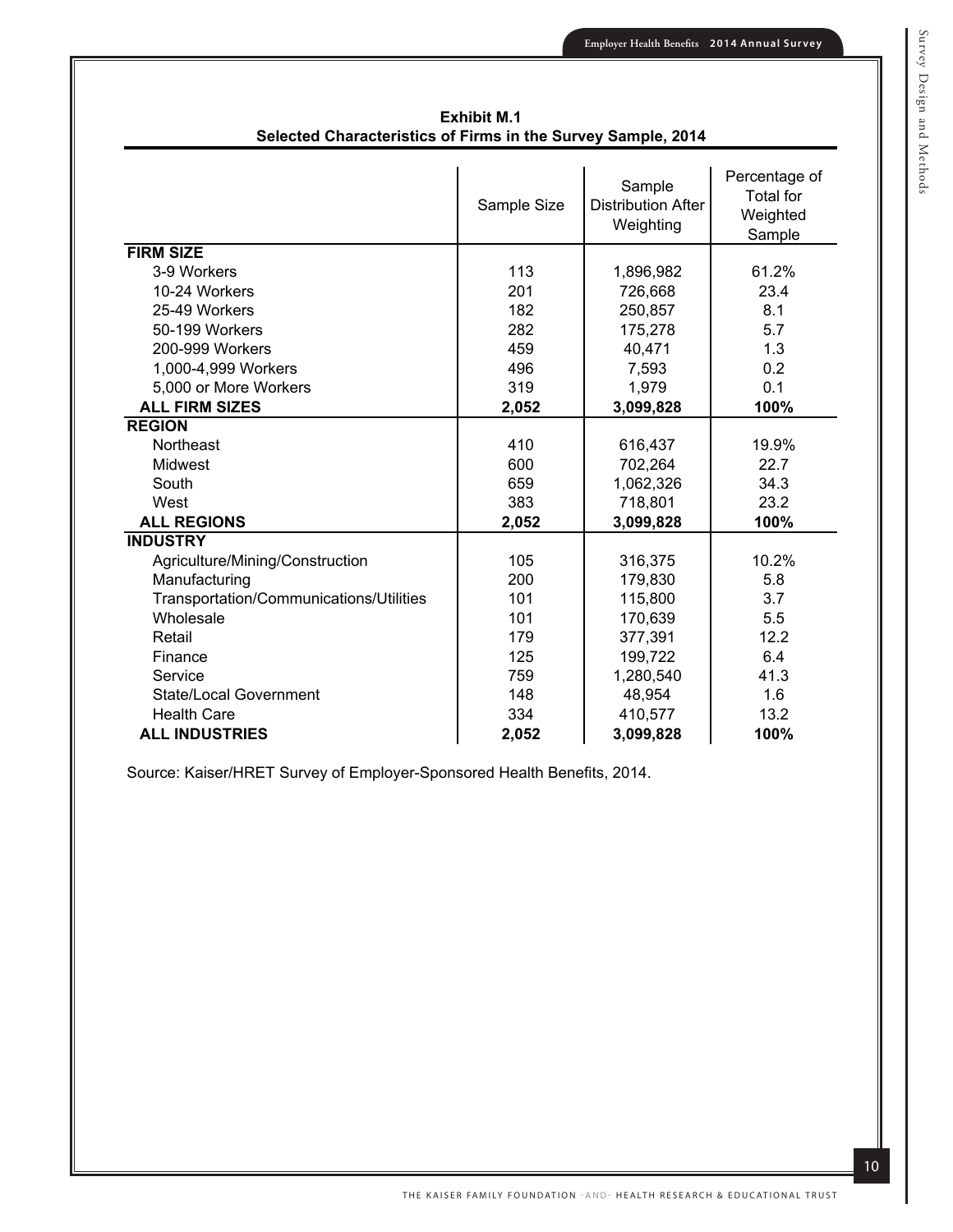

SOURCES: Kaiser/HRET Survey of Employer-Sponsored Health Benefits, 2014.